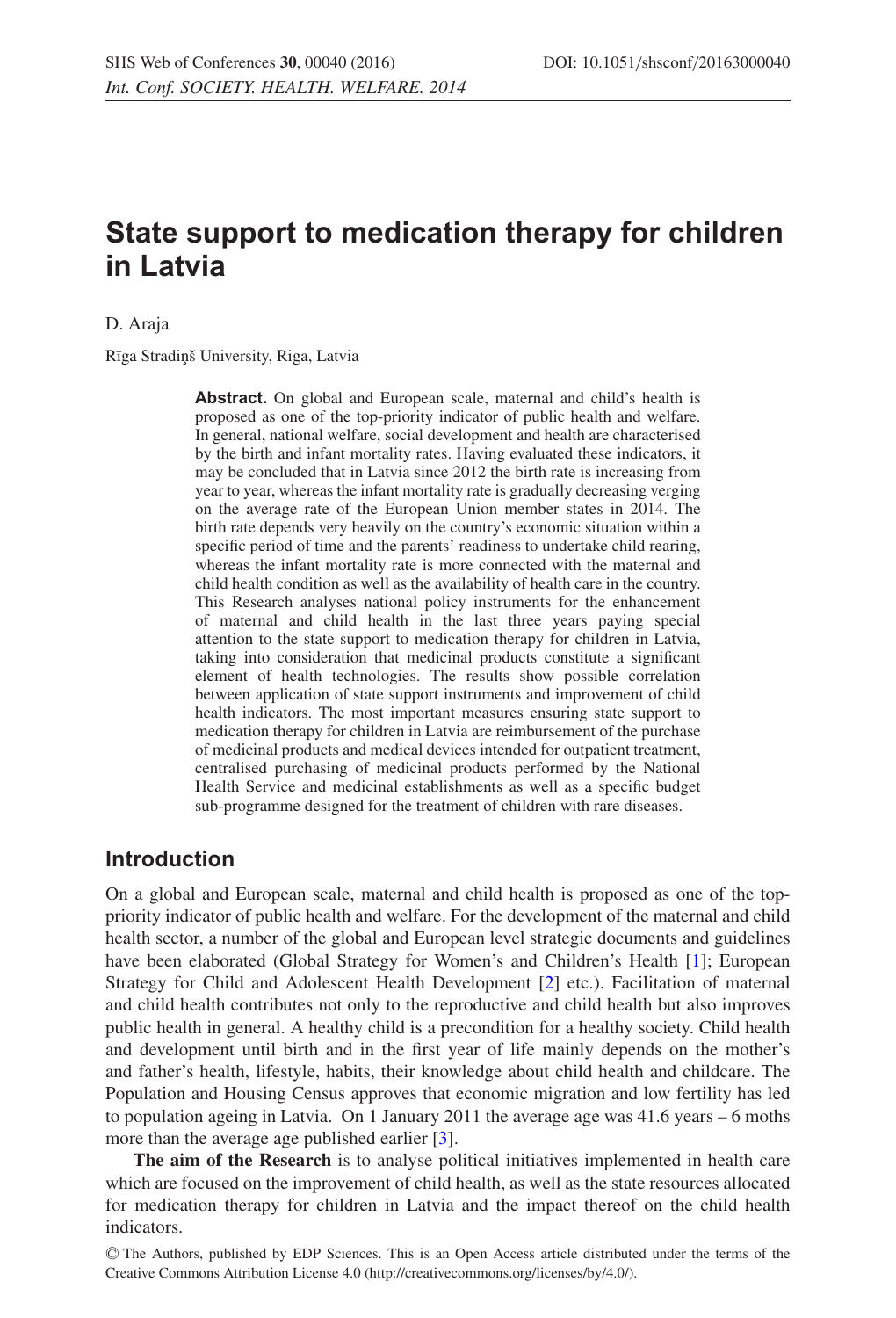#### **Materials and methods**

The materials and methods used to meet the goal of the Research include the analysis of the data of policy planning documents, regulatory enactments and state budget as well as the use of statistical information prepared by competent institutions to determine the trends of public funding and their relation to the changes in health care indicators.

## **Results**

Promoting good health is an integral part of Europe 2020, the European Union's 10 year economic-growth strategy [\[4](#page-6-3)]. In accordance with the Declaration on the Intended Activities of the Cabinet of Ministers of Latvia (Chapter II – Quality of Life of a Family and an Individual in Latvia) in order to improve well-being of the families and secure the reproduction of the nation, the aim and challenge for the next four years is to reduce social and income inequality. The Cabinet of Ministers will work to ensure that everyone, especially people with low income and families with children, has the opportunity, by performing decent work, to earn the income necessary for obtaining high quality education, to access health care and social services, where necessary, as well as to enjoy the culture events. The Cabinet of Ministers believes that it is the way how to ensure social security in the country and promote the people's participation in activities of the communities and civil society thus providing opportunities for having life full of pride and satisfaction in united and patriotic country, which is aware of its national identity and is rooted in the common values of all inhabitants of Latvia [\[5\]](#page-6-4).

In Latvia, the Maternal and Child Health Improvement Plan 2012–2014 [\[6](#page-6-5)] has been developed in accordance with the goal of the United Nations (UN) to reduce child mortality and improve maternal health [\[7\]](#page-6-6). Each UN member state chooses targets relevant to local circumstances by developing aims, objectives and indicators appropriate for them and following their progress in the achievement of results.

Infant mortality is one of the indicators which characterises the general state of health of both mother and child, as well as the health care before and after delivery, and indirectly characterises the socio-economical circumstances in the country in general. The leading causes of infant death are certain conditions originating in the perinatal period. Said conditions are a cause of death in approximately 50% of infants of all infants who died in the first year of their life (see Fig. [1\)](#page-2-0).

Congenital anomalies are the cause of death in nearly one fourth of infants who died in the first year of their life. Over the last years, this indicator has demonstrated a tendency towards decrease. It may be explained by genetic tests done in a timely fashion as a result of which it was possible to diagnose congenital pathologies and terminate pregnancy thus reducing the risk of birth of critically ill children; however, in the majority of cases a pathology is lately diagnosed, pregnancy is terminated after 22 weeks and such cases are included in the perinatal mortality rate. The number of congenital abnormalities is still high which proves that it is essential to introduce additional ultrasound examination and improve perinatal diagnosis of congenital abnormalities which would make it possible to reveal congenital pathologies more precisely, prepare for them or terminate pregnancy in the event of such pathologies when severe long-term effects are predicted after their prevention.

Therefore, the Maternal and Child Health Improvement Plan envisages a package of measures aimed to improve health of both mother and child, facilitate birth rate and reduce the number of cases of infant and child sickness and mortality, and has become one of the most essential instruments for the enhancement of medication therapy for children.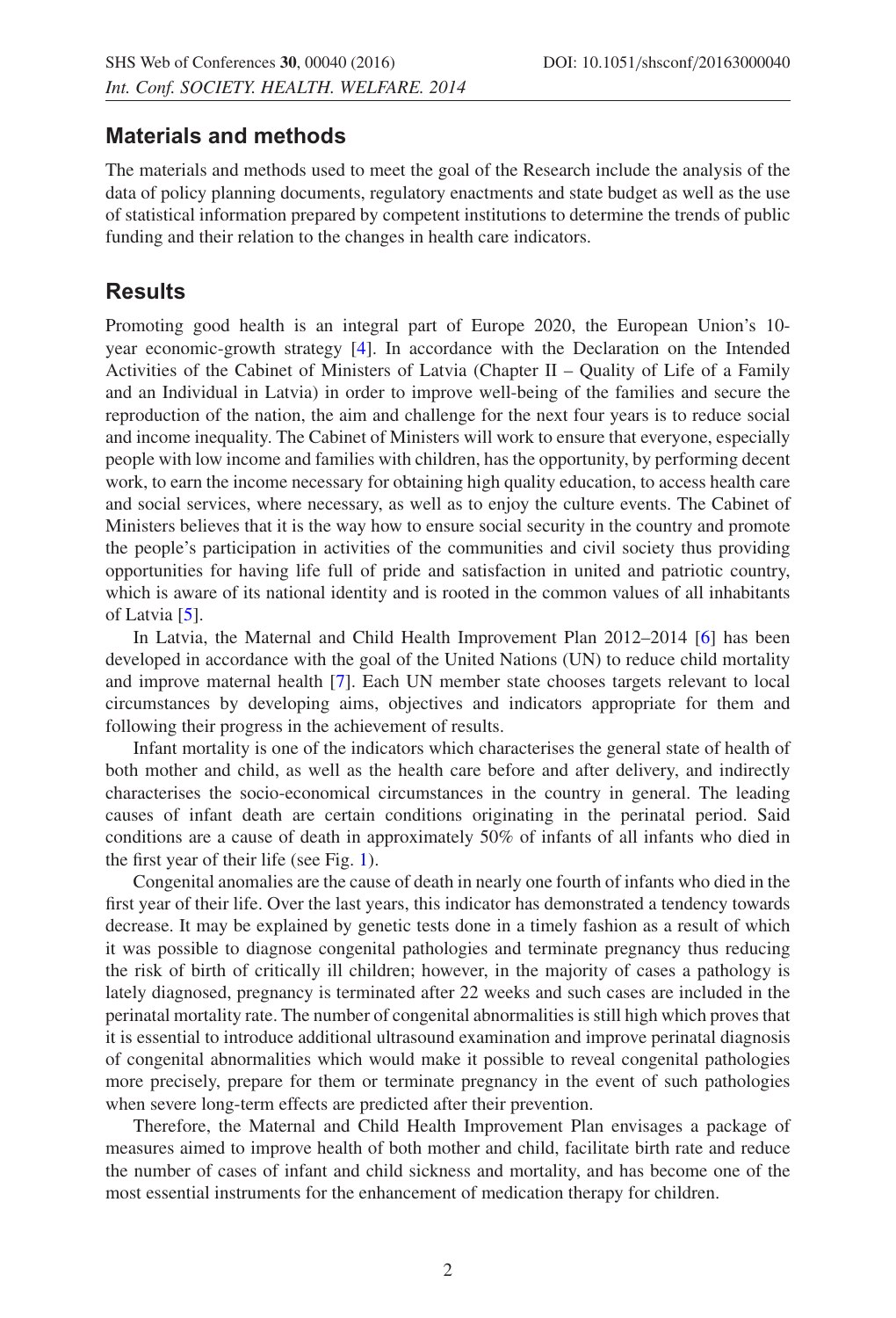<span id="page-2-0"></span>

**Figure 1.** The leading causes of infant death in Latvia, 2014 [\[8\]](#page-6-7).

In general it should be noted, that the State support to medication therapy for children in Latvia is realised by the following State budget sub-programmes:

- Payment for reimbursable medicinal products and medical devices
- Maternal and Child Health Improvement Plan
- Centralised procurement of medicinal products and materials
- Medical treatment of children's rare diseases.

# **Payment for reimbursable medicinal products and medical devices**

The procedures for reimbursement of expenditures for the acquisition of medicinal products and medical devices intended for out-patient medical treatment (hereinafter – the procedures for reimbursement) are a set of measures, which provides a patient with an opportunity to acquire medicinal products and medical devices, the expenditures for the acquisition of which are completely or partially covered by the funds from the State budget for the current year granted for the reimbursement of expenditures for the acquisition of medicinal products and medical devices. The purpose of measures included in the procedures for reimbursement is to ensure medicinal products and medical devices necessary for as wide range of patients as possible within the framework of funds granted for reimbursement, as well as to achieve the lowest possible price of reimbursable medicinal products and medical devices within the framework of procedures for reimbursement, and to direct the resources obtained as a result of saving for the ensuring of needs of patients within the framework of the procedures for reimbursement.

Expenditures for the acquisition of reimbursable medicinal products shall be covered, applying the following reimbursement categories [\[9\]](#page-6-8):

– Category I – reimbursement in the amount of 100% or in the amount of the reference price of the relevant group (in respect of medicinal products and medical devices included on List A of reimbursable medicinal products), if it has been determined that a patient has a chronic, life-threatening disease or a disease, which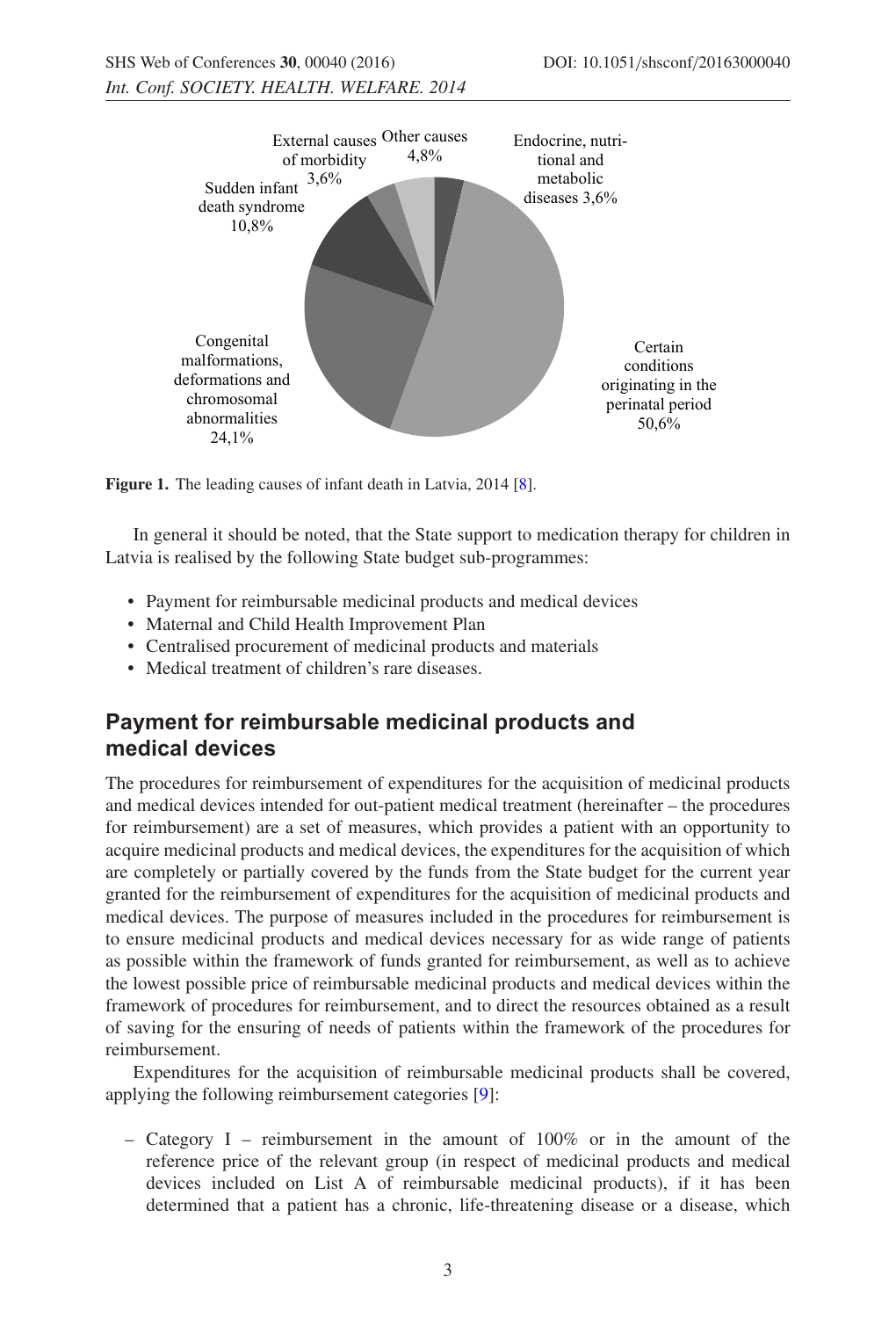<span id="page-3-0"></span>

**Figure 2.** State budget resources allocated for the reimbursement of expenditures for the acquisition of medicinal products and medical devices intended for out-patient medical treatment in Estonia, Latvia and Lithuania, 2008–2014 [\[10](#page-6-9)].

causes serious irreversible disability and the medical treatment of which requires the use of the respective medicinal products in order to maintain the patient's vital functions;

- Category II reimbursement in the amount of 75% or in respect of medicinal products and medical devices included on List A of reimbursable products – in the amount of 75% of the reference price of the relevant group, if it has been determined that a patient has a chronic disease, in the medical treatment of which the maintenance of the patient's vital functions is made difficult or which causes serious disability without the use of the respective medicinal products; and
- Category III reimbursement in the amount of  $50\%$  or in respect of medicinal products and medical devices included on List A of reimbursable products – in the amount of 75% of the reference price of the relevant group, if it has been determined that a patient has a chronic or acute disease, in the medical treatment of which the use of the respective medicinal products is necessary in order to maintain or improve the patient's state of health or in case where vaccines are paid for from the funds granted for reimbursement.

Regardless of the fact that the reimbursement procedure in Latvia is developing under the circumstances of strictly limited financial resources and the amount of the allocated state budget funds is obviously lower not only than the average European Union indicators but also than those of the neighbouring Baltic states (see Fig. [2\)](#page-3-0), in 2012, within the framework of the Maternal and Child Health Improvement Plan, a number of additional measures to facilitate the availability of medicinal products for the improvement of child health were envisaged.

### **Maternal and Child Health Improvement Plan**

Substantial work has been launched in 2012 for implementation of the activities of the Maternal and Child Health Improvement Plan, 2012–2014. Contracts have been concluded for execution of the State-funded medical fertilization, expanded range of the State-funded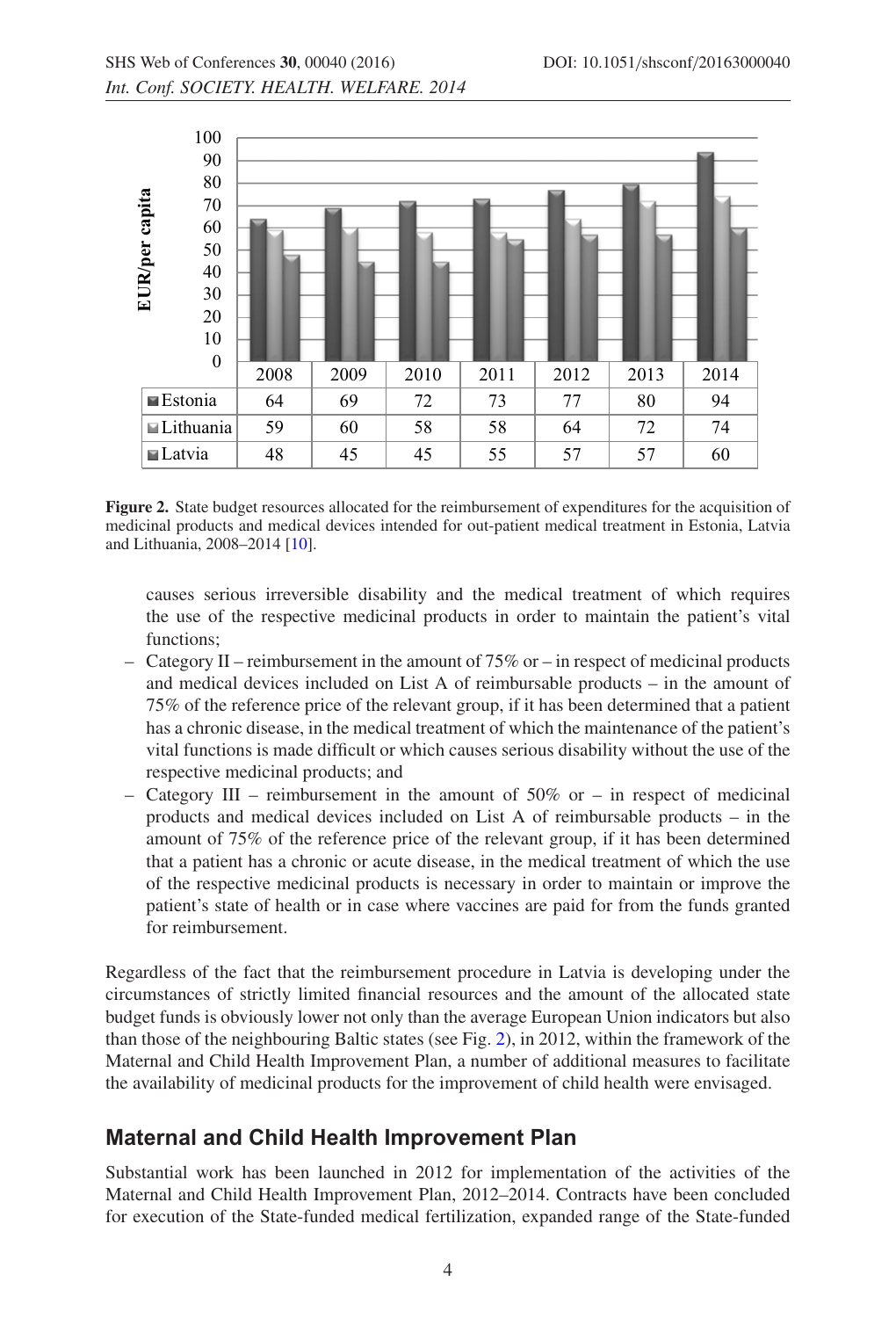maternity care providers, by providing opportunities for women to receive the pregnancy surveillance at specialists, having previously provided only paid health care services.

The Maternal and Child Health Improvement Plan has included the following activities in context of medication therapy:

- $-$  since August, 2012 reimbursement of the vaccination against flu for pregnant women in the amount of 50%;
- since September 1, 2012 reimbursement of the expenditures for the acquisition of prescription medicinal products, which are not included in the List of Reimbursed Medicines, but used for treatment of pregnant women, women in the post-natal period up to 42 days (in the amount of 25%) and children up to 24 months of age (in the amount of 50%). In accordance with the Health National Service's data 5015 children have received the reimbursement (in amount of 39 160.46 euro) in scope of this activity in 2012, as well as 20 329 children (in amount of 312 901.43 euro) – in 2013, and 28 764 (in amount of 474 548.49 euro) – in 2014 [\[11\]](#page-6-10);
- since November 1, 2012 additional diagnoses are included at the procedures for reimbursement in the amount of 100% (Z31.1 Artificial insemination; Z31.2 *In vitro* fertilization; N46 Male infertility; N97 Female infertility);
- $-$  since January 1, 2014 reimbursement of the expenditures for the acquisition the medicinal products included in the List of Reimbursed Medicines, which are reimbursed in according to the general procedures, to children until they are 18 years old in the amount of 100%.

The Maternal and Child Health Improvement Plan was developed for 2012–2014 but the measures envisaged therein will be continued in the following years as well, including within the framework of the reimbursement procedure; in addition, new measures are being implemented, i.e. as of 01 June 2015 in case of acute respiratory infections the medicinal products included in the List of Reimbursed Medicines are now fully reimbursed (in the amount of 100%) to children until they are 18 years old instead of 3 years old as it used to be before.

### **Centralised procurement of medicinal products and materials**

Resources of the State budget sub-programme 'Centralised procurement of medicines and materials' are provided for centralised procurement of medicines, medical devices and specialised products, which has been performed by the National Health Service as the commissioning party and the payer for the procurements: vaccine, syringes, standard tuberculin, peritoneal dialysis medicines, phenylketonuria adjustment preparations and medical nutrition products, vision adjustment means for child. The available resources of this sub-programme were 10 639 180 euro in 2013, and the same amount – in 2014 [\[12](#page-7-0)].

### **Medical treatment of children's rare diseases**

Funds of the State budget sub-programme 'Medical treatment of children's rare diseases' is being provided for medical treatment of children suffering from rare diseases registered with the Children's Clinical University Hospital (Gaucher disease, mucopolysaccharidosis, homocystinuria etc.), ensuring the maintenance of vitally important life functions. In European Union, a disease is considered to be rare if it has affected no more than five from 10 thousand people. The available resources of this sub-programme were 987 206 euro in 2013, and 1 302 702 euro – in 2014 [\[12\]](#page-7-0).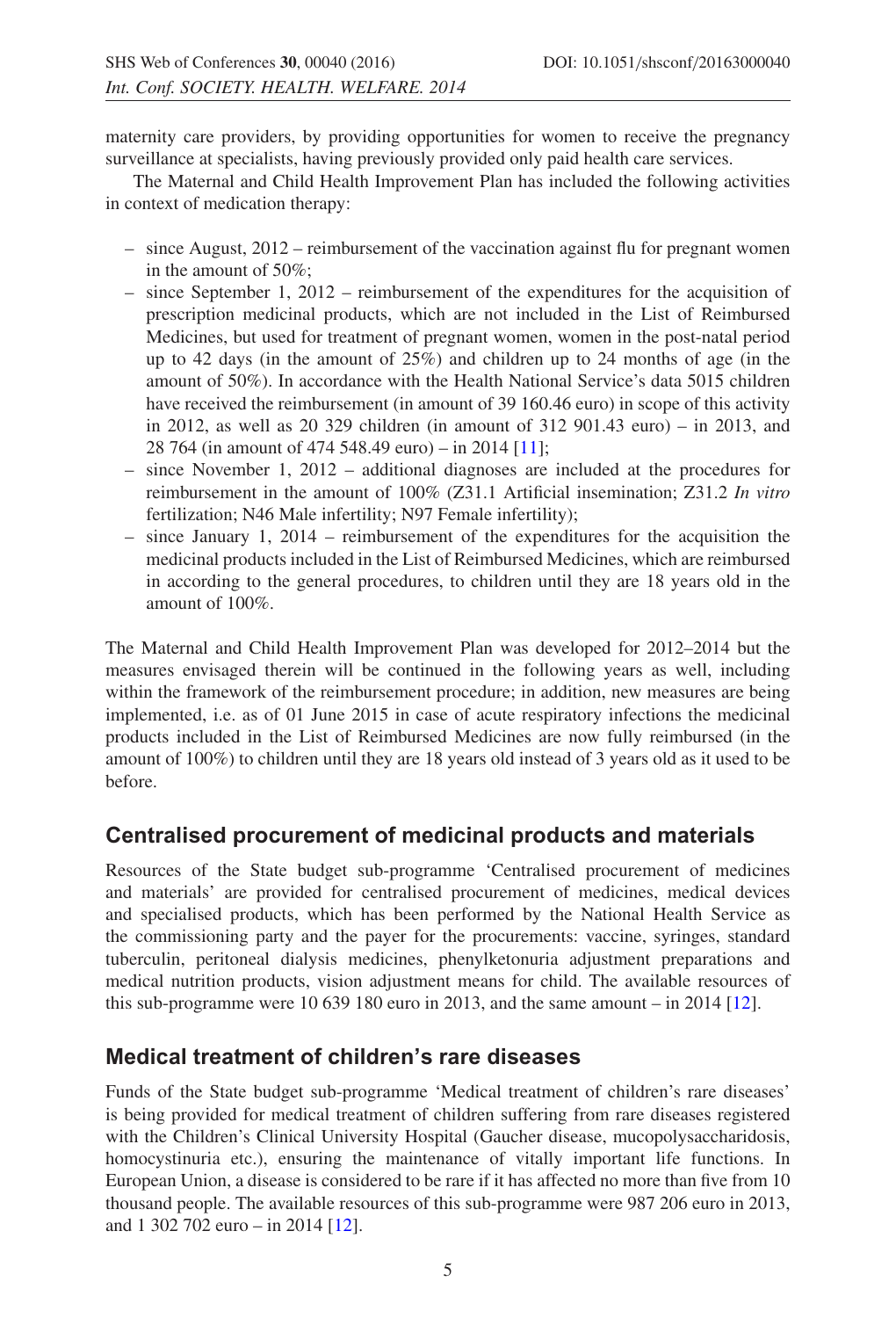<span id="page-5-0"></span>

**Figure 3.** Infant mortality rate per 1000 live births, European Union's average and Latvia, 2003–2014 [\[13](#page-7-1), [14\]](#page-7-2).

#### **Discussion**

Analysing the measures for the maternal and child health improvement taken by the State in the period starting from 2012 as well as the respective statistical data which certify, inter alia, about a tendency of steady decrease in the infant mortality rate (see Fig. [3\)](#page-5-0) which in 2014 verged the European Union's average, it may be assumed that there is positive correlation between the policy implemented by the State and the respective statistical data.

According to the information summarised by National Health Service, in comparison with 2013, funding for the provision of child health care services in 2014 grew by 6 mln euro. Last year, the State paid almost 86 mln euro for the inpatient and outpatient services rendered to children [\[15](#page-7-3)].

The amount of State funds spent on reimbursement for medicinal products for children also increased having achieved 9 mln euro in 2014 (in 2013 – 6.7 min). Such increase may be explained by the changes in the reimbursement regulations. From the beginning of 2014, the medicinal products included in the List of Reimbursed Medicines are reimbursed 100% to the patients aged under 18. National Health Service regularly reviews the prices of medicinal products included in the List of Reimbursed Medicines which ensures that more patients receive medicinal products.

Last year, the State paid 2.4 mln euro for health care provided to children abroad of which nearly 2 mln euro were paid for cases when a State-paid health care service could not be provided in Latvia but it was necessary to prevent irreversible worsening in a child's vital functions or state of health.

Many steps have been taken to ensure that rare disease patients get full-fledged health care. In 2015, the State started paying for medical foods intended for children registered with the palliative care consulting room and patients of the cystic fibrosis consulting room of the Children's Clinical University Hospital. Changes in the regulatory enactments have also been made to ensure that the patients of the Children's Clinical University Hospital receive medication therapy for rare diseases also after they have turned 18. Last year, the State paid 1.5 mln euro for the rare disease medication therapy.

Another important aspect in child health care is changes in the immunisation schedule since in 2015 State-paid infant immunisation against rotavirus infection was started.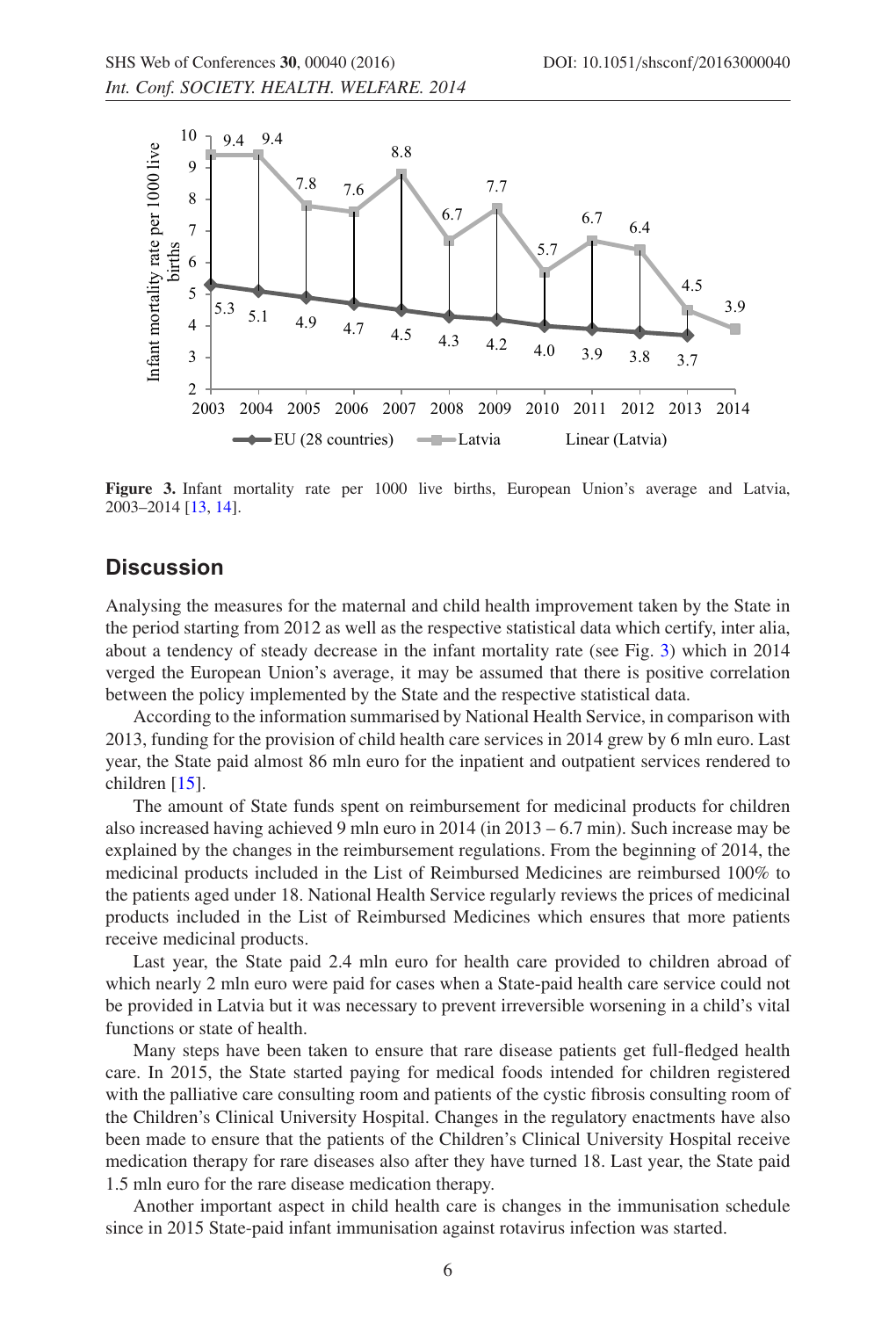### **Conclusion**

Child health and development until birth and in the first year of life mainly depends on the mother's and father's health, lifestyle, habits, their knowledge about child health and childcare. A significant role in the improvement of the infant's life quality is played by educating society about the factors of infant mortality risks and measures for prevention thereof especially by educating the families with one child aged younger than 1. Further on in life, healthy nourishment and sufficient physical activity is important since it increases life expectancy, improves quality of life and reduces expenses of an individual, family and the State by virtue of disease prevention.

The lack of public financial resources poses a real challenge to the government, which should insure the accessibility and affordability of necessary health care services for the population. At recent years the government performed the important reforms prioritising primary care, services for children and pregnant women, as well as emergency assistance and medicines. The children's health is defined as one of the health care priorities in Latvia. The implemented measures have insured the significant improvement and optimisation of resources management but in the circumstances of the strictly limited state budget a necessity to use additional possibilities to optimise the resources allocation to the health care programmes and prevention activities remain topical.

#### <span id="page-6-0"></span>**References**

- [1] Global Strategy for Women's and Children's Health. United Nations Secretary-General (2010).
- <span id="page-6-1"></span>[2] European Strategy for Child and Adolescent Health Development. World Health Organisation (2005).
- <span id="page-6-2"></span>[3] Population and Housing Census 2011. Central Statistical Bureau. Online: http://www.csb.gov.lv/en/statistikas-temas/populationcensus-2011-key-indicators-33613.html
- <span id="page-6-3"></span>[4] Europe 2020 -a strategy for smart, sustainable and inclusive growth. European Commission. Online: http://eur-lex.europa.eu/LexUriServ/LexUriServ. do?uri=COM:2010:2020:FIN:EN:PDF.
- <span id="page-6-4"></span>[5] Declaration on the Intended Activities of the Cabinet of Ministers of Latvia. Online: http://www.mk.gov.lv/sites/default/files/editor/2014\_11\_04\_ deklaracija\_gala\_red.pdf
- <span id="page-6-5"></span>[6] Maternal and Child Health Improvement Plan 2012–2014.Order No269 of the Cabinet of Ministers of Latvia. Online: http://likumi.lv/doc.php?id=249406.
- <span id="page-6-6"></span>[7] United Nations Millennium Declaration (2000). Online: http://www.un.org/ millennium/declaration/ares552e.pdf
- <span id="page-6-7"></span>[8] The leading causes of infant death in Latvia (2014). Centre for Disease Prevention and Control. Online: http://www.spkc.gov.lv/veselibas-aprupes-statistika/
- <span id="page-6-8"></span>[9] The procedures for reimbursement of expenditures for the acquisition of medicinal products and medical devices intended for out-patient medical treatment. Regulations No899 of the Cabinet of Ministers of Latvia. Online: http://likumi.lv/doc. php?id=147522.
- <span id="page-6-9"></span>[10] Public resources allocated for the reimbursement system of medicines and medical devices in Estonia, Latvia and Lithuania, 2008–2014. National Health Service (2015).
- <span id="page-6-10"></span>[11] Operative budget information. National Health Service (2015). Online: http:// www.vmnvd.gov.lv/lv/503-ligumpartneriem/operativa-budzetainformacija/arhivs